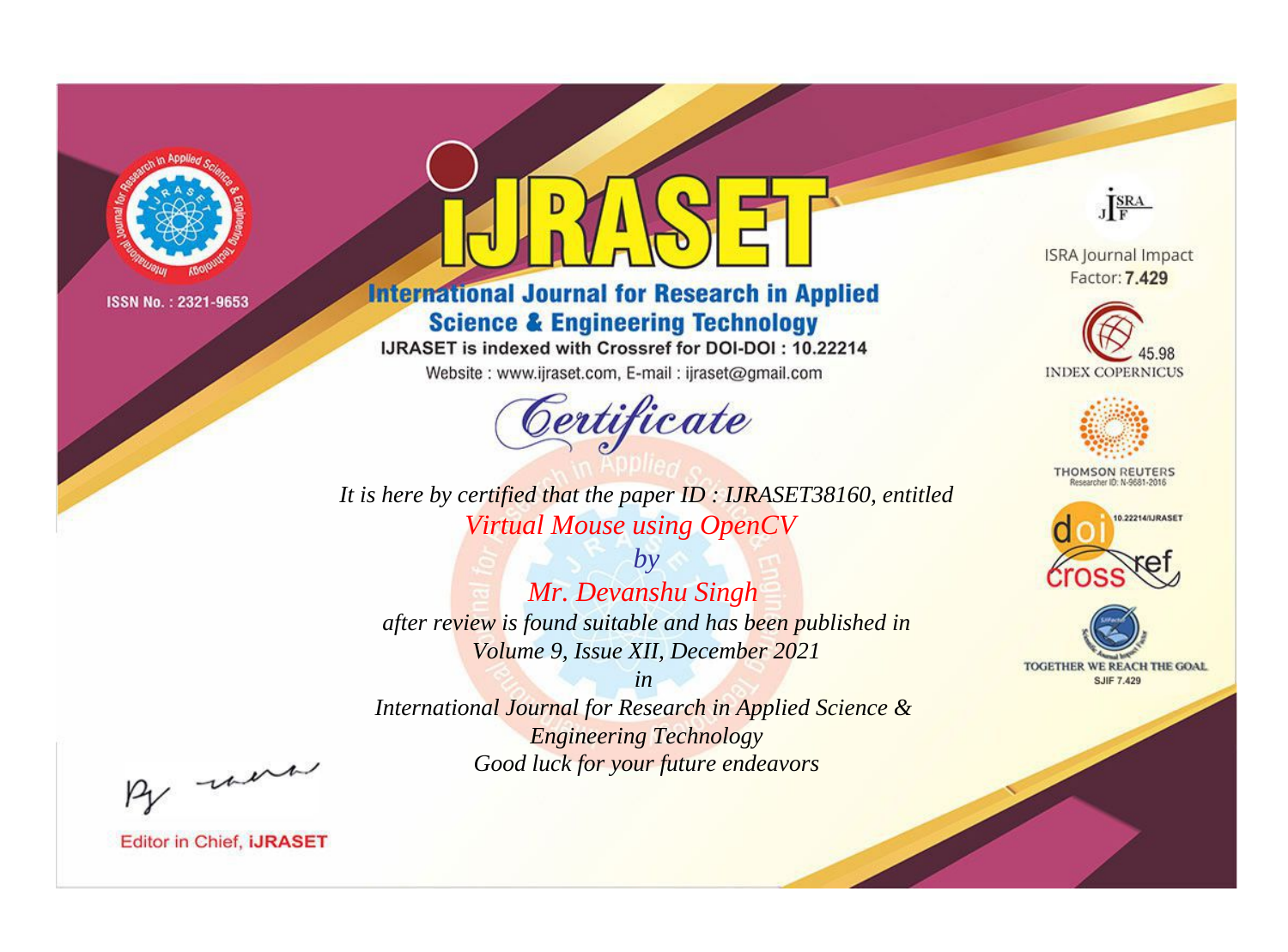

# **International Journal for Research in Applied Science & Engineering Technology**

IJRASET is indexed with Crossref for DOI-DOI: 10.22214

Website: www.ijraset.com, E-mail: ijraset@gmail.com



**ISRA Journal Impact** Factor: 7.429

JERA





**THOMSON REUTERS** 



TOGETHER WE REACH THE GOAL **SJIF 7.429** 

It is here by certified that the paper ID: IJRASET38160, entitled **Virtual Mouse using OpenCV** 

 $by$ Mr. Ayush Singh after review is found suitable and has been published in Volume 9, Issue XII, December 2021

 $in$ International Journal for Research in Applied Science & **Engineering Technology** Good luck for your future endeavors

By morn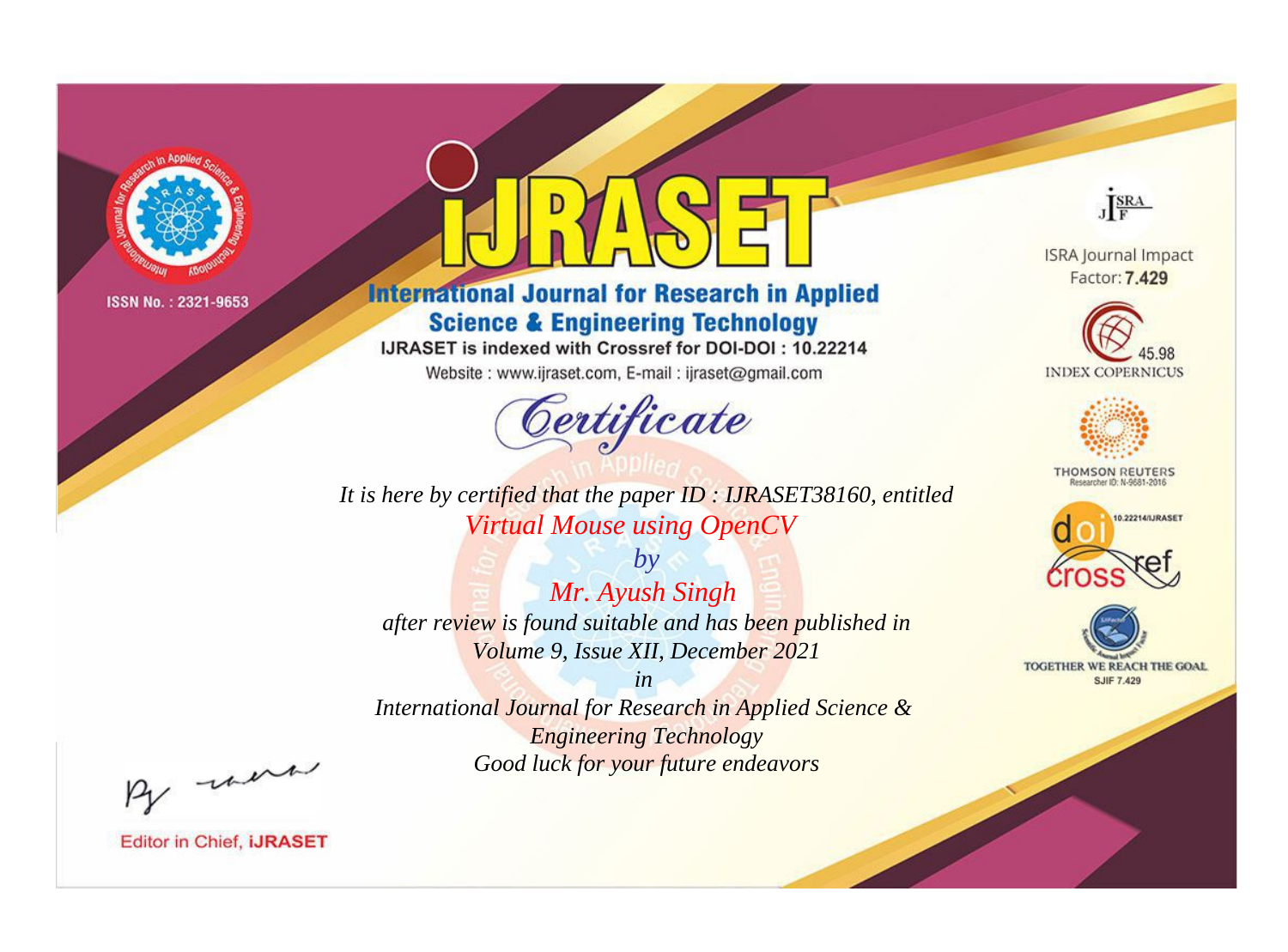

# **International Journal for Research in Applied Science & Engineering Technology**

IJRASET is indexed with Crossref for DOI-DOI: 10.22214

Website: www.ijraset.com, E-mail: ijraset@gmail.com



JERA

**ISRA Journal Impact** Factor: 7.429





**THOMSON REUTERS** 



TOGETHER WE REACH THE GOAL **SJIF 7.429** 

It is here by certified that the paper ID: IJRASET38160, entitled **Virtual Mouse using OpenCV** 

 $by$ Mr. Aniket Kumar Singh after review is found suitable and has been published in Volume 9, Issue XII, December 2021

 $in$ International Journal for Research in Applied Science & **Engineering Technology** Good luck for your future endeavors

By morn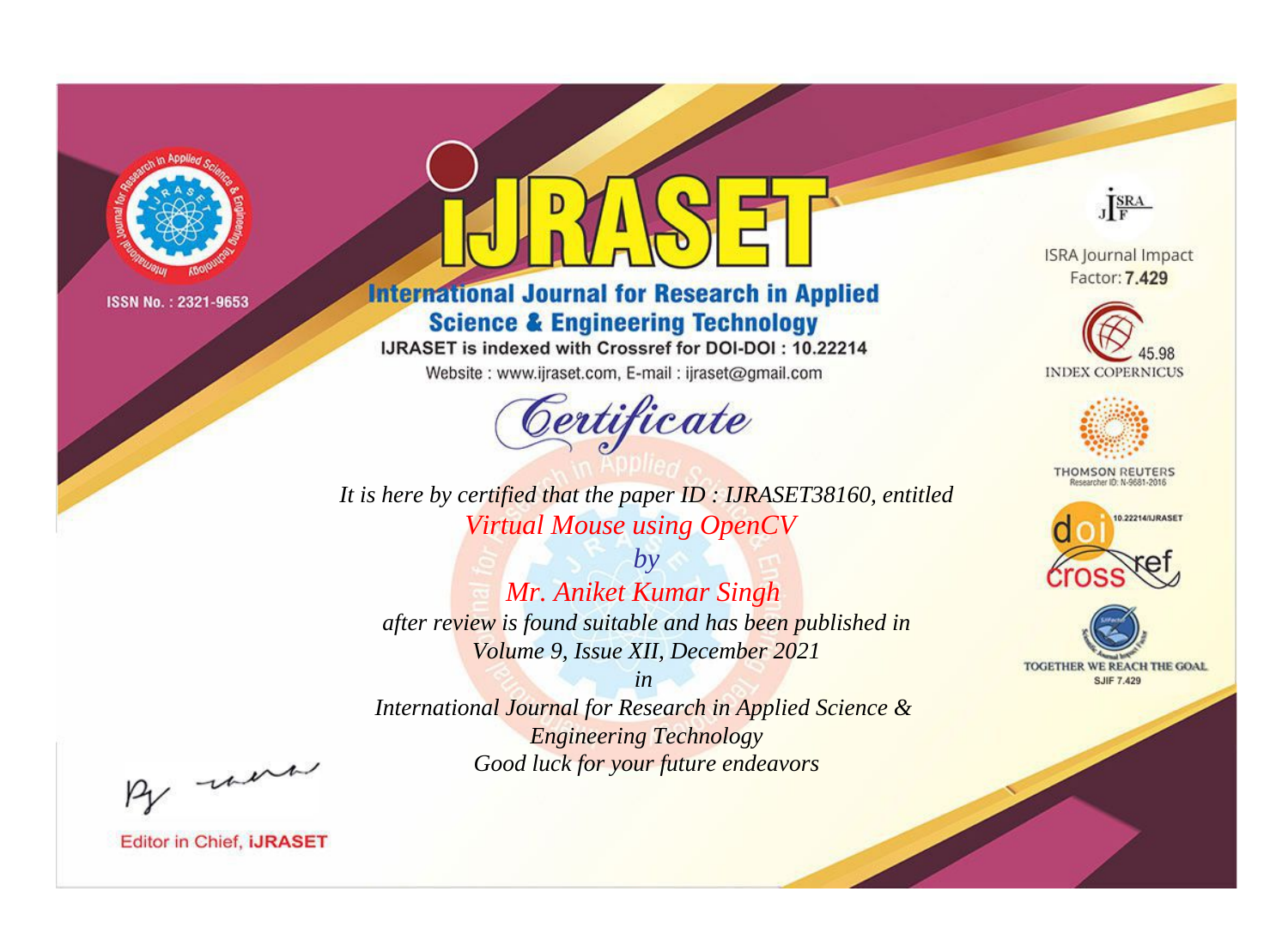

# **International Journal for Research in Applied Science & Engineering Technology**

IJRASET is indexed with Crossref for DOI-DOI: 10.22214

Website: www.ijraset.com, E-mail: ijraset@gmail.com



JERA

**ISRA Journal Impact** Factor: 7.429





**THOMSON REUTERS** 



TOGETHER WE REACH THE GOAL **SJIF 7.429** 

It is here by certified that the paper ID: IJRASET38160, entitled **Virtual Mouse using OpenCV** 

 $by$ Mr. Shailesh Chaudhary after review is found suitable and has been published in Volume 9, Issue XII, December 2021

 $in$ International Journal for Research in Applied Science & **Engineering Technology** Good luck for your future endeavors

By morn